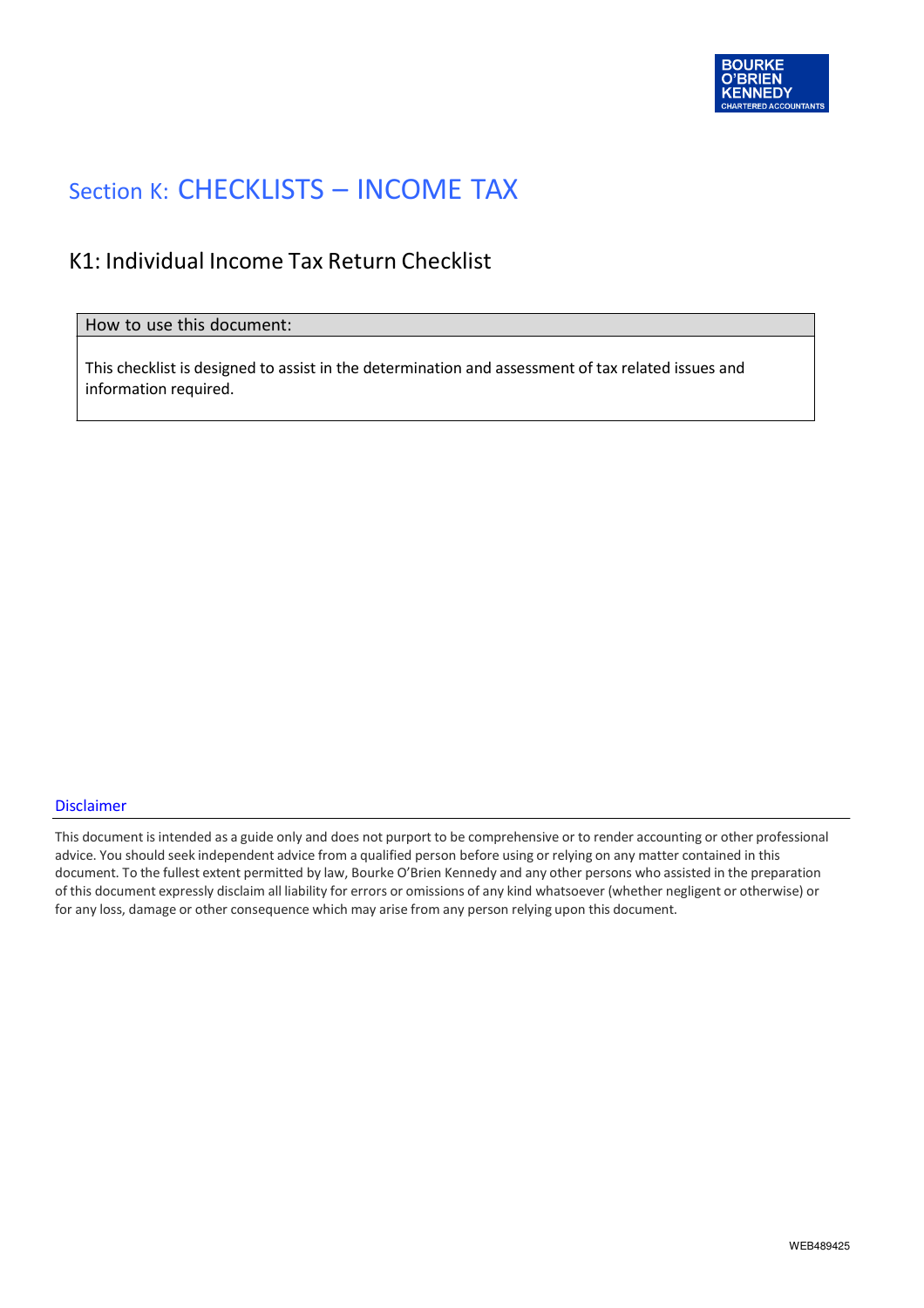

Name of Client: Tax File Number: Australian Business Number (ABN): Date of Birth:

| General                                                                                                                                                                                                                                        |   | N | N/A |
|------------------------------------------------------------------------------------------------------------------------------------------------------------------------------------------------------------------------------------------------|---|---|-----|
| Are you an Australian Resident for tax purposes?                                                                                                                                                                                               |   |   |     |
| Is this client deceased? If so, please provide a copy of death certificate<br>and further details below:<br>Date of death:                                                                                                                     |   |   |     |
| If you are a new client, please provide a copy of your previous year tax<br>return OR your latest lodged return.                                                                                                                               |   |   |     |
| Income (Labels I1 to I11)                                                                                                                                                                                                                      | γ | N | N/A |
| Did you earn a salary or wage during the year?<br>Please provide copies of all PAYG Summaries                                                                                                                                                  |   |   |     |
| As a salary and wage earner, did or do you have a salary sacrifice<br>arrangement for superannuation with your employer?<br>If yes, please provide further details.                                                                            |   |   |     |
| If you have been unable to get a PAYG Summary from an employer, as<br>above, have you completed an appropriate statutory declaration?                                                                                                          |   |   |     |
| Did you receive non cash benefits from your employer during the year?<br>٠<br>If so, Please provide further details                                                                                                                            |   |   |     |
| Did you receive any compensation payments for lost wages during the<br>year?<br>If so, Please provide further details and evidence documents as applicable.                                                                                    |   |   |     |
| Did you receive any allowances of any kind, directors' fees, bonuses,<br>cents per kilometre reimbursement, tips etc, over and above the items<br>listed above?<br>If so, Please provide further details and evidence documents as applicable. |   |   |     |
| Did you receive payments for unused long service or annual leave?<br>If so, Please provide further details and evidence documents as applicable.                                                                                               |   |   |     |
| Did you receive an eligible termination payment?<br>If so, Please provide further details and evidence documents as applicable.                                                                                                                |   |   |     |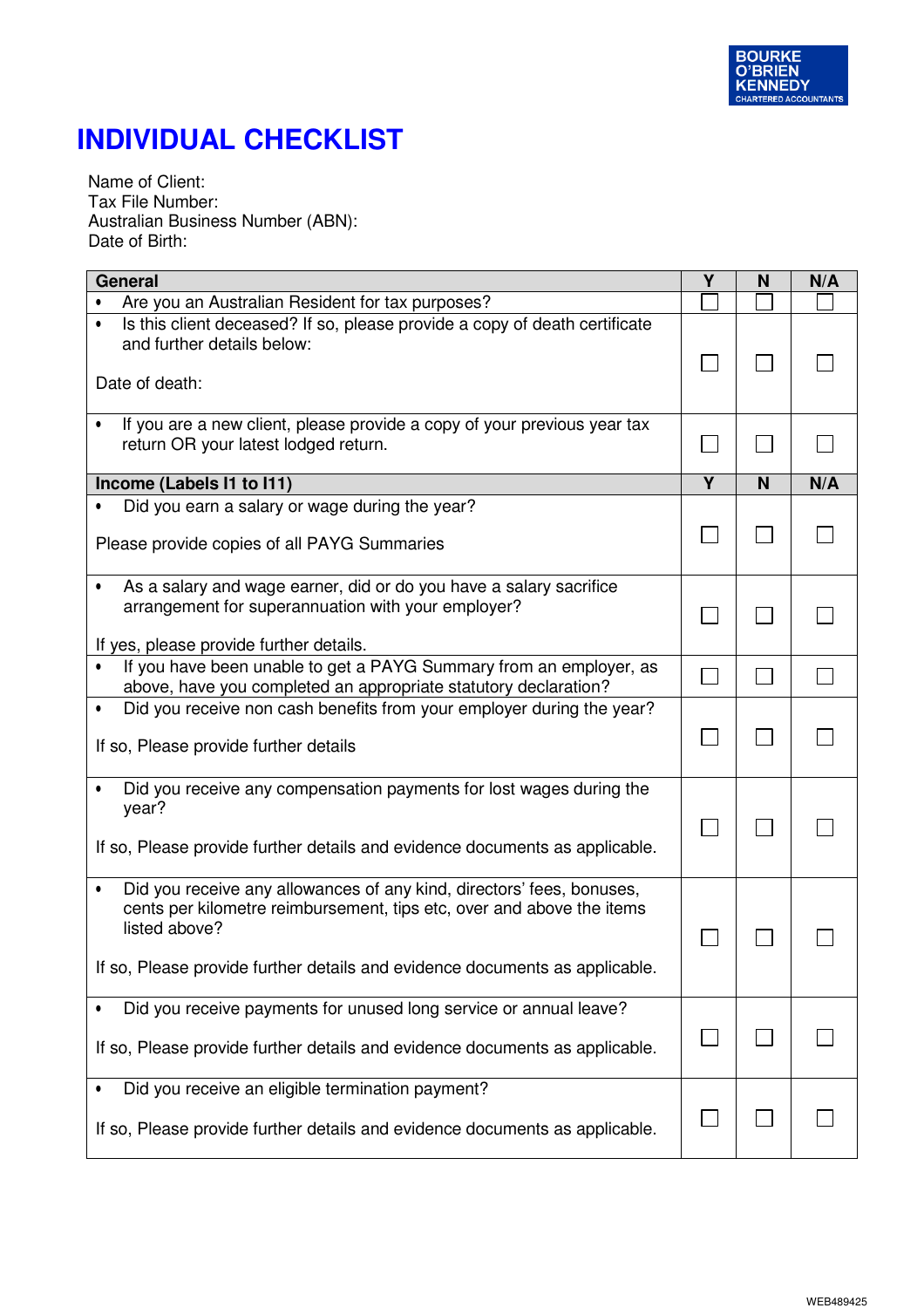

| Income (Labels I1 to I11) (Cont.)                                                                                                                                           | Y | N | N/A |
|-----------------------------------------------------------------------------------------------------------------------------------------------------------------------------|---|---|-----|
| Did you receive a bona fide redundancy, approved retirement scheme or<br>invalidity payment?<br>If so, Please provide further details and evidence documents as applicable. |   |   |     |
| Did you receive a benefit payment from the Government during the<br>year?<br>If so, Please provide further details and evidence documents as applicable.                    |   |   |     |
| Did you receive annuity payments or superannuation pensions?<br>$\bullet$                                                                                                   |   |   |     |
| If so, Please provide further details and evidence documents as applicable.                                                                                                 |   |   |     |
| Did you receive any personal services income (not as a sole trader)?                                                                                                        |   |   |     |
| If so, Please provide further details and evidence documents as applicable,<br>including PAYG Payment Summaries.                                                            |   |   |     |
| Did you receive any interest income, including interest from the ATO on<br>overpayments of tax and any associated TFN tax?                                                  |   |   |     |
| If so, Please provide further details and bank statement confirmation as<br>applicable.                                                                                     |   |   |     |
| Did you received a dividend by cash or a dividend reinvestment plan<br>$\bullet$<br>(DRP), or from a related entity?                                                        |   |   |     |
| If so please provide all details and dividend payment advices indicating as<br>such. including franking credits                                                             |   |   |     |
| Did you participate in any share buyback plan?                                                                                                                              |   |   |     |
| If so, please provide further details.                                                                                                                                      |   |   |     |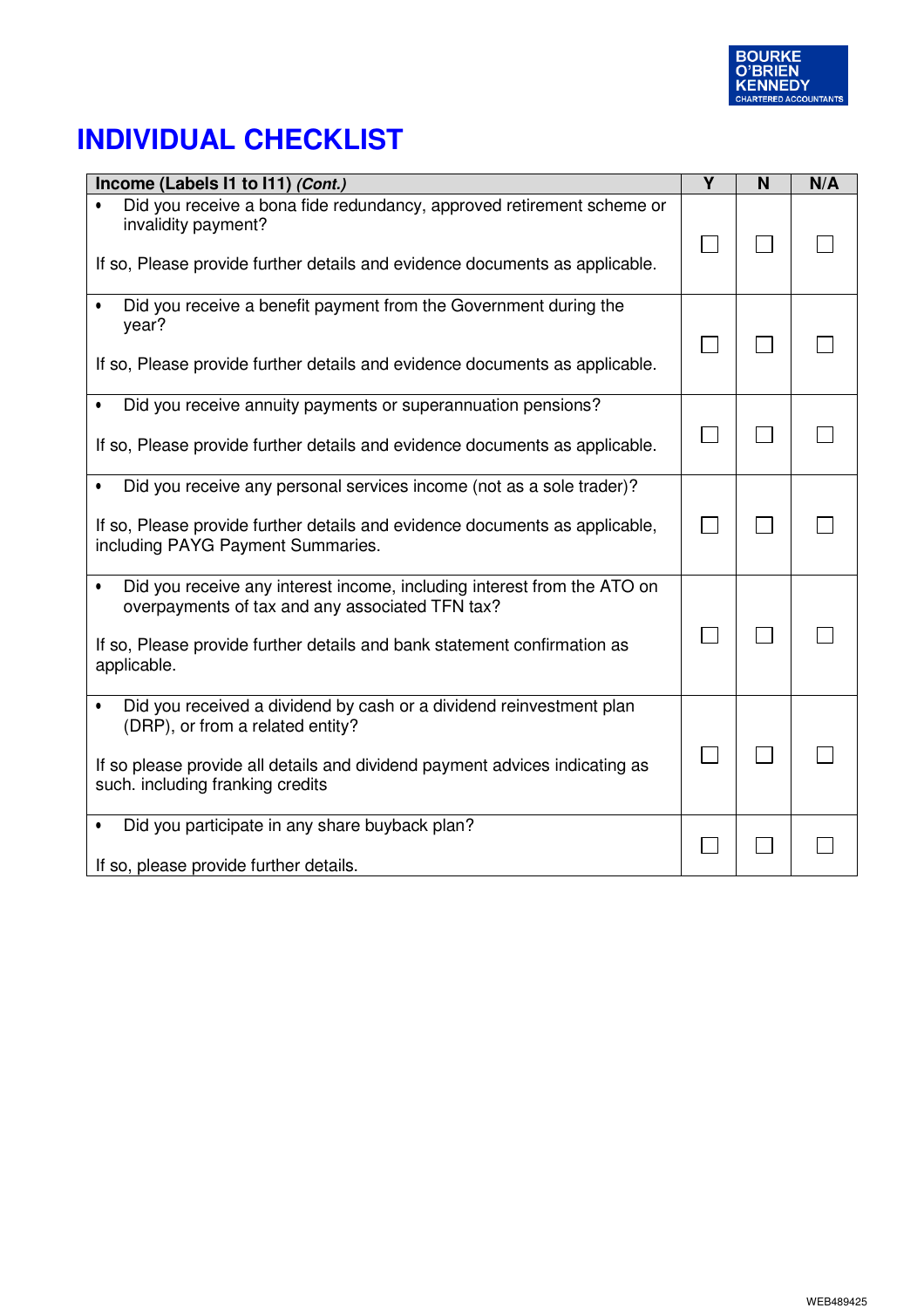

| Income (Labels I1 to I11) (Cont.)                                                                             | Y | N | N/A |
|---------------------------------------------------------------------------------------------------------------|---|---|-----|
| Did you have any of the following types of income or losses?                                                  |   |   |     |
|                                                                                                               |   |   |     |
| If so, please provide further details by completing the supplementary                                         |   |   |     |
| checklist.                                                                                                    |   |   |     |
| Partnership and trust distributions<br>$\bullet$                                                              |   |   |     |
| Income from a business (including one where you were self-<br>$\bullet$<br>employed)                          |   |   |     |
| Income under a PAYG voluntary agreement<br>$\bullet$                                                          |   |   |     |
| Income from which an amount was withheld because you did not<br>$\bullet$<br>quote your ABN                   |   |   |     |
| Income received as an independent contractor under a labour hire<br>$\bullet$<br>arrangement                  |   |   |     |
| Income you earned as a non-employee taxi driver - for example, a<br>$\bullet$                                 |   |   |     |
| driver operating under a standard bailment agreement with an<br>owner-operator                                |   |   |     |
| Income from which an amount was withheld due to the operation of<br>$\bullet$<br>foreign resident withholding |   |   |     |
| Income you deposited into a farm management account<br>$\bullet$                                              |   |   |     |
| Income you withdrew from a farm management account<br>$\bullet$                                               |   |   |     |
| A capital gain – for example, on disposal of a capital gains tax (CGT)<br>asset                               |   |   |     |
| A distribution from a foreign entity<br>$\bullet$                                                             |   |   |     |
| Income attributed to you from a controlled foreign company, foreign<br>$\bullet$                              |   |   |     |
| investment fund, foreign life policy or a transferor trust (foreign                                           |   |   |     |
| income)                                                                                                       |   |   |     |
| Income received from a foreign source, including foreign pensions<br>$\bullet$                                |   |   |     |
| and foreign employment income, and foreign dividends                                                          |   |   |     |
| Rental income / losses<br>$\bullet$                                                                           |   |   |     |
| Bonuses from life insurance companies and friendly societies<br>$\bullet$                                     |   |   |     |
| Forestry managed investment scheme income                                                                     |   |   |     |
| Any other income not shown above<br>$\bullet$                                                                 |   |   |     |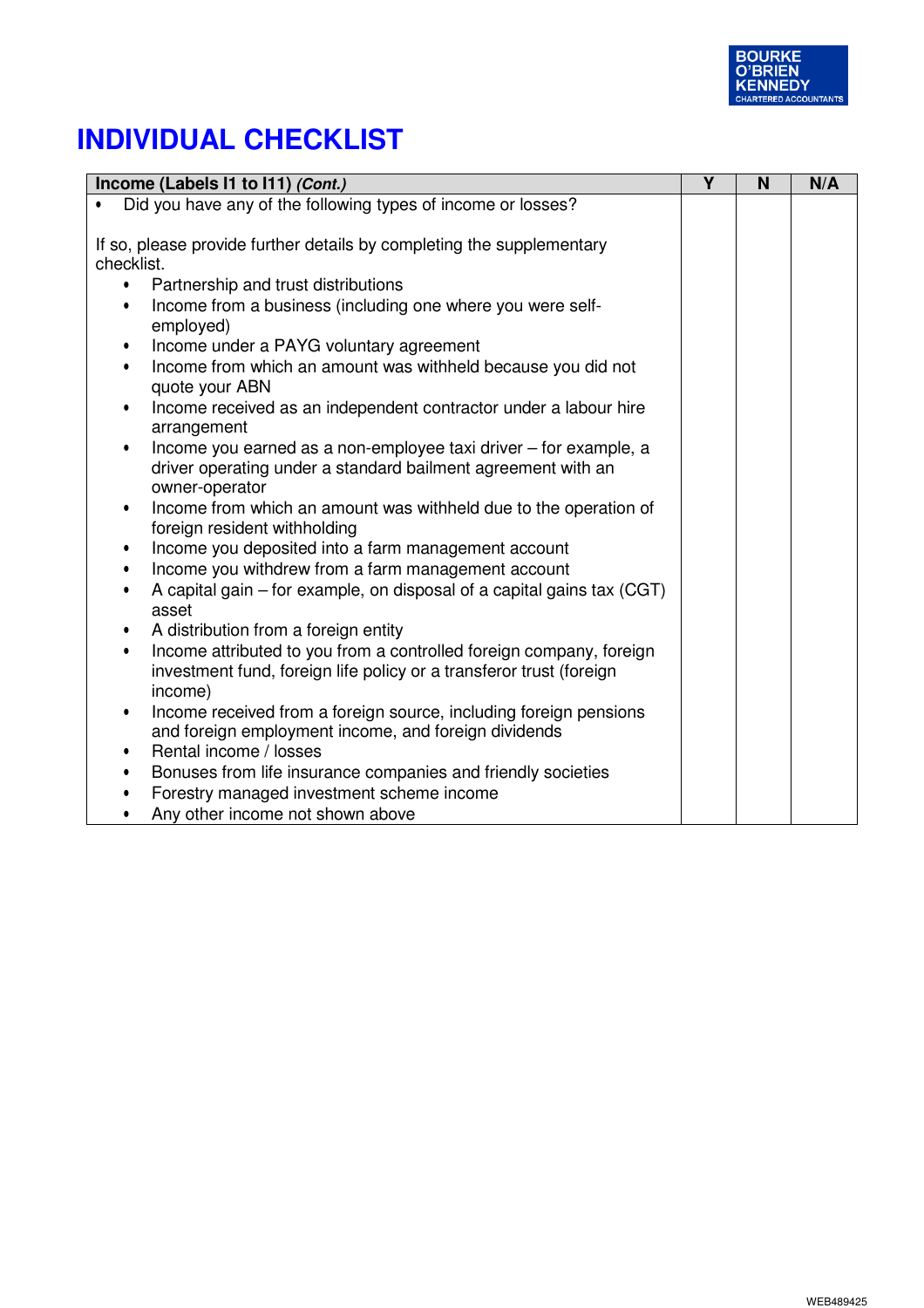

| <b>Expenses (Labels D1 to D10)</b>                                                                                                                                                                                                                                                                                     | Υ | N | N/A |
|------------------------------------------------------------------------------------------------------------------------------------------------------------------------------------------------------------------------------------------------------------------------------------------------------------------------|---|---|-----|
| D1 - Work related car expenses                                                                                                                                                                                                                                                                                         |   |   |     |
| Do you use your own motor vehicle for work-related purposes? (NOTE:<br>Work related generally excludes travel from home to a single work<br>location)<br>If yes, please provide details of the motor vehicle as follows:<br>Date of purchase:<br><b>Purchase Price:</b><br>Total kilometres travelled in the tax year: |   |   |     |
| Did you keep an accurate log book for the year?                                                                                                                                                                                                                                                                        |   |   |     |
| If yes, please provide further details as follows:<br>Total kilometres travelled in the tax year:<br>Total business kilometres travelled in the tax year:                                                                                                                                                              |   |   |     |
| Have you kept accurate records of all motor vehicle expenses (fuel/oil,<br>$\bullet$<br>servicing and maintenance, licensing and registration, interest on<br>financial agreements etc etc)?<br>Please provide further details.                                                                                        |   |   |     |
| Have you disposed of any motor vehicles in the current year?<br>٠                                                                                                                                                                                                                                                      |   |   |     |
| Please provide further details.                                                                                                                                                                                                                                                                                        |   |   |     |
| D2 - Work related travel expenses                                                                                                                                                                                                                                                                                      | Y | N | N/A |
| Did you incur any work-related travel expenses during the year? (NOTE:<br>Work related generally excludes travel from home to a single work<br>location)<br>If yes, please further details.                                                                                                                            |   |   |     |
| Were any of the above expenses of a private or entertainment nature?                                                                                                                                                                                                                                                   |   |   |     |
| If no, were they reimbursed by your employer been included?<br>(please provide details and values)                                                                                                                                                                                                                     |   |   |     |
| Were you away from you principal home for more than six or more<br>nights?<br>If yes, please provide further details.                                                                                                                                                                                                  |   |   |     |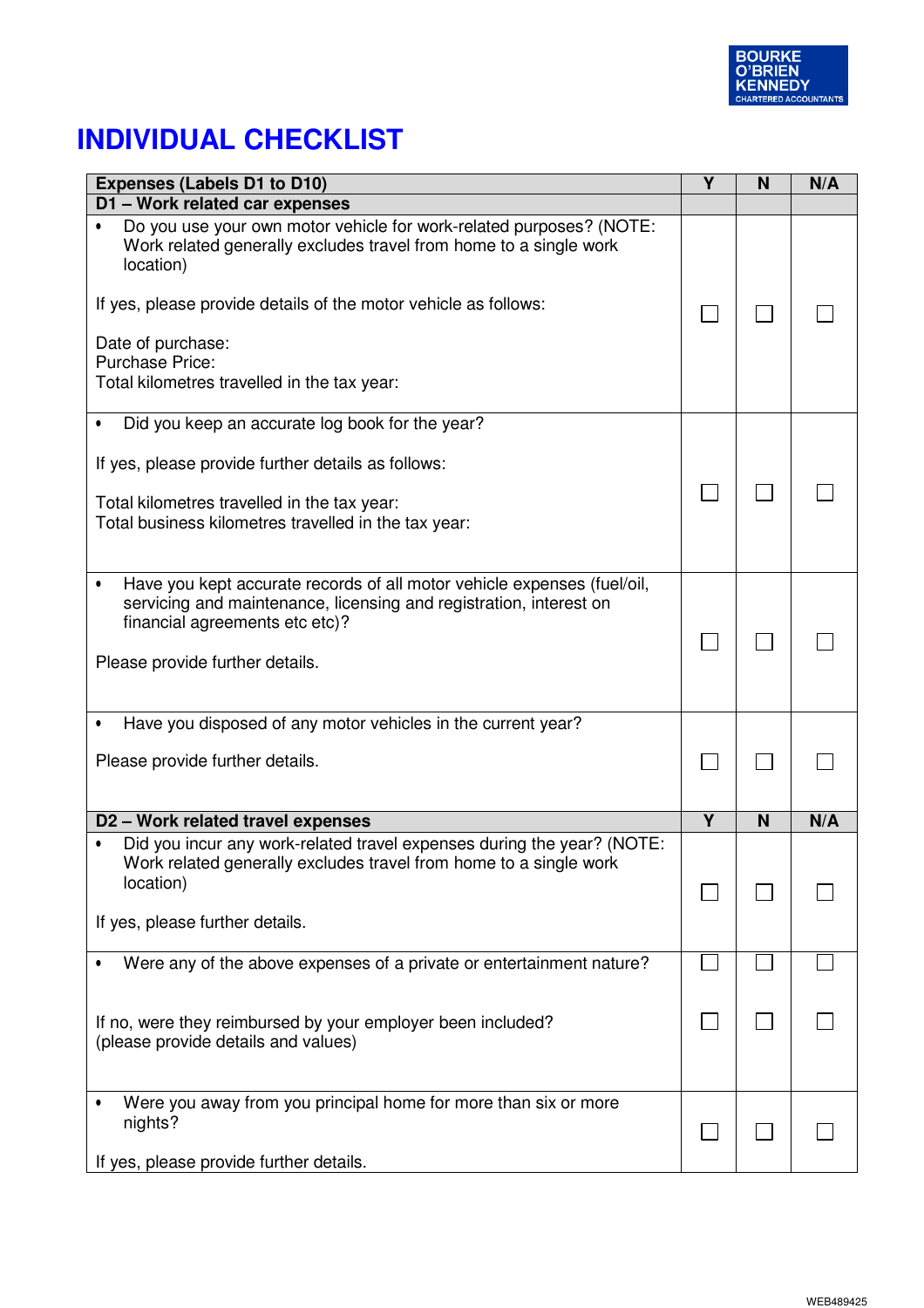

| D3 - Work related uniform costs, etc.                                                                                                                                                                                                                                                  | Y                       | N              | N/A    |
|----------------------------------------------------------------------------------------------------------------------------------------------------------------------------------------------------------------------------------------------------------------------------------------|-------------------------|----------------|--------|
| Does your employer or principal income source require you, by policy, to<br>$\bullet$<br>purchase and wear uniform or specific industry attire?<br>Please provide details of costs incurred during the period, including<br>purchases and laundry costs not refunded by your employer. |                         |                |        |
| D4 - Work related education costs                                                                                                                                                                                                                                                      | $\overline{Y}$          | N              | N/A    |
| Does your employer or principal income source require you to self<br>$\bullet$<br>educate?<br>Please provide details of costs incurred during the period not refunded by<br>your employer.                                                                                             |                         |                |        |
| D5 - Other work related expenses                                                                                                                                                                                                                                                       | Y                       | N              | N/A    |
| Did you incur any other costs, not refunded to you, in relation to your<br>$\bullet$<br>employment or principal income source?                                                                                                                                                         |                         |                |        |
| For example:                                                                                                                                                                                                                                                                           |                         |                |        |
| Telephone rental and calls (if the Taxpayer is required to be on call<br>on a regular basis)                                                                                                                                                                                           |                         | $\sim$         |        |
| Subscriptions to associations and unions<br>$\bullet$                                                                                                                                                                                                                                  |                         |                |        |
| Tools and equipment<br>$\bullet$                                                                                                                                                                                                                                                       |                         | $\Box$         | $\Box$ |
| Computer related costs (eg. if you are required to use their own<br>$\bullet$<br>computer for work purposes and has kept a record of the business<br>usage with a diary)                                                                                                               |                         | $\blacksquare$ |        |
| • Costs of attending seminars and workshops                                                                                                                                                                                                                                            |                         |                |        |
| D1 to D5 - Substantiation                                                                                                                                                                                                                                                              | $\overline{\mathsf{Y}}$ | N              | N/A    |
| For all costs exceeding \$300, have you kept accurate records to<br>$\bullet$<br>substantiate these costs?                                                                                                                                                                             |                         |                |        |
| <b>D7-Interest and Dividend Deductions</b>                                                                                                                                                                                                                                             | Y                       | N              | N/A    |
| Did you borrow any funds for the purchase of shares or other<br>$\bullet$<br>assessable income producing assets?<br>If yes, please details, including of all interest, fees and borrowing costs<br>incurred?                                                                           |                         |                |        |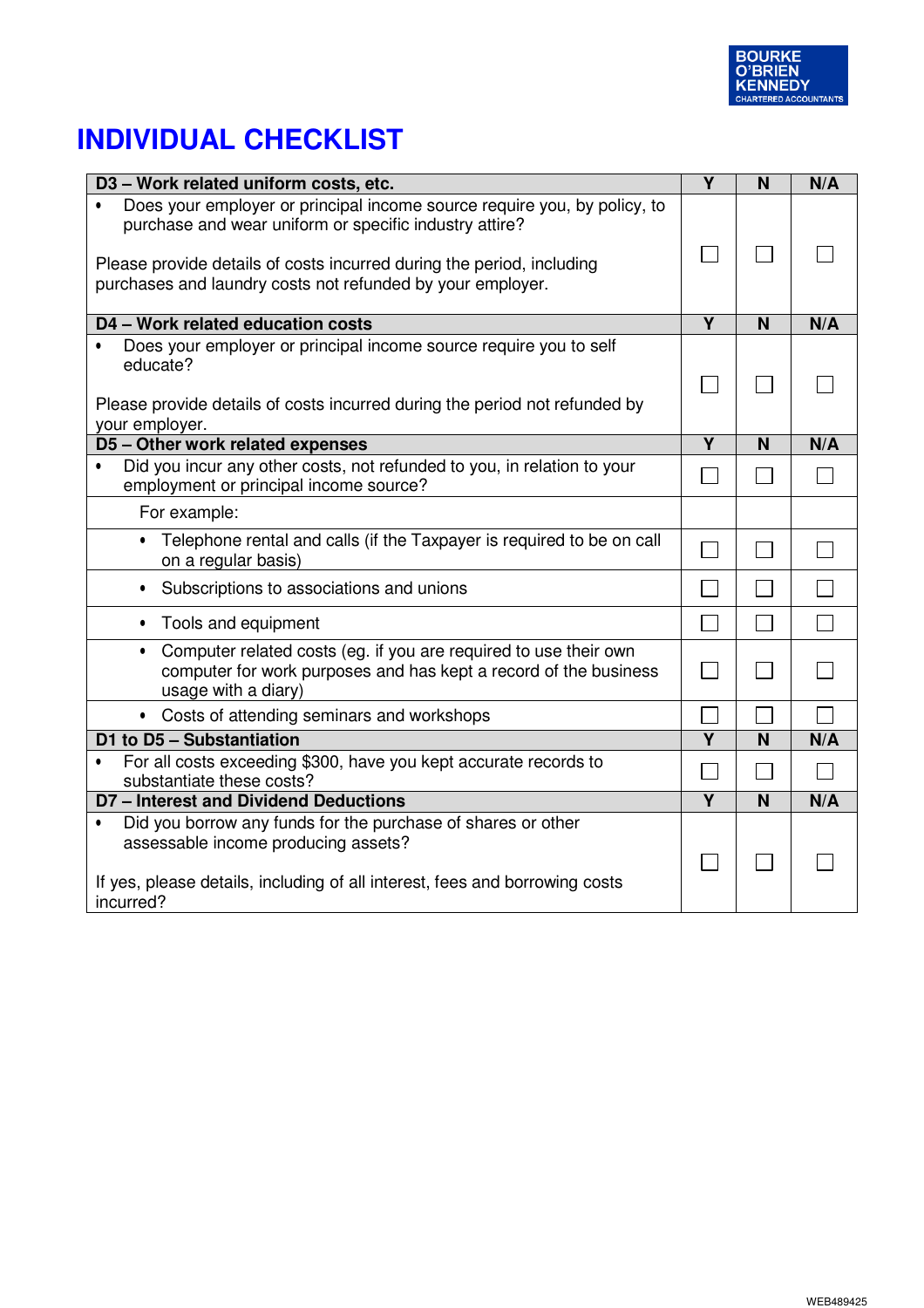

| <b>D8-Gifts and Donations</b>                                                                                                                                                                                                                                                                                              | Y                       | N | N/A |
|----------------------------------------------------------------------------------------------------------------------------------------------------------------------------------------------------------------------------------------------------------------------------------------------------------------------------|-------------------------|---|-----|
| Have you made any donations to a deductible gift recipients (DGRs)<br>during the year?                                                                                                                                                                                                                                     |                         |   |     |
| For all donations in excess of \$2, have you got the necessary remittance<br>from the DRG indicating the deductibility thereof?                                                                                                                                                                                            |                         |   |     |
|                                                                                                                                                                                                                                                                                                                            |                         |   |     |
| D9 - Cost of managing tax affairs                                                                                                                                                                                                                                                                                          | Y                       | N | N/A |
| Have you incurred any interest in relation to any debt owed to the<br><b>Australian Tax Office?</b>                                                                                                                                                                                                                        |                         |   |     |
| If yes, please provide further details.                                                                                                                                                                                                                                                                                    |                         |   |     |
| Have you incurred any expenses in relation to the services of tax agent<br>$\bullet$<br>in relation to any current or prior tax year?                                                                                                                                                                                      |                         |   |     |
| If yes, please provide further details.                                                                                                                                                                                                                                                                                    |                         |   |     |
| L1 - Tax losses of earlier income years deducted this year                                                                                                                                                                                                                                                                 | Y                       | N | N/A |
| Do you have any tax losses from prior years and from the following<br>$\bullet$<br>sources:<br>capital losses from the sale of CGT assets<br>expenses and losses in relation to earning foreign source income<br>non-commercial business losses<br>If yes, complete the relevant supplement checklist to which it relates. |                         |   |     |
| T1 to T7 M1 & M2 - Offsets and Medicare levy                                                                                                                                                                                                                                                                               | $\overline{\mathsf{Y}}$ | N | N/A |
| Do you covered by private health insurance?<br>$\bullet$<br>If yes, please provide further details, including details of fund and number of<br>dependents. (your health fund should provide you with an annual private<br>health insurance certificate with all the relevant information)                                  |                         |   |     |
| Have you claimed the private health insurance rebate as reduced<br>٠<br>premiums through your health fund?                                                                                                                                                                                                                 |                         |   |     |
| Are you married, de facto or otherwise?<br>$\bullet$<br>Please provide further details of your spouse including their taxable income<br>for the year.                                                                                                                                                                      |                         |   |     |
| Do you have any children who are dependent?                                                                                                                                                                                                                                                                                |                         |   |     |